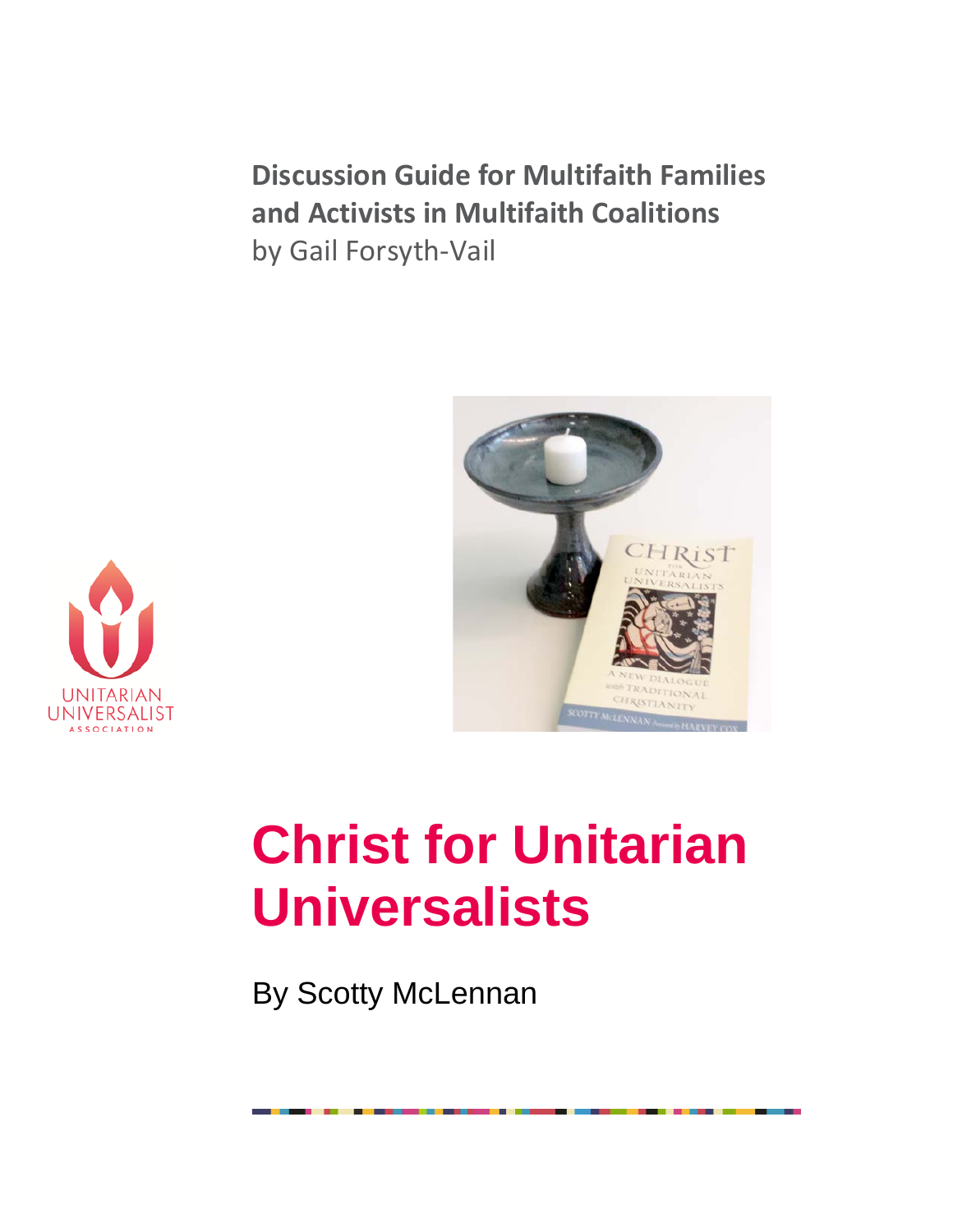# **Table of Contents**

. . .

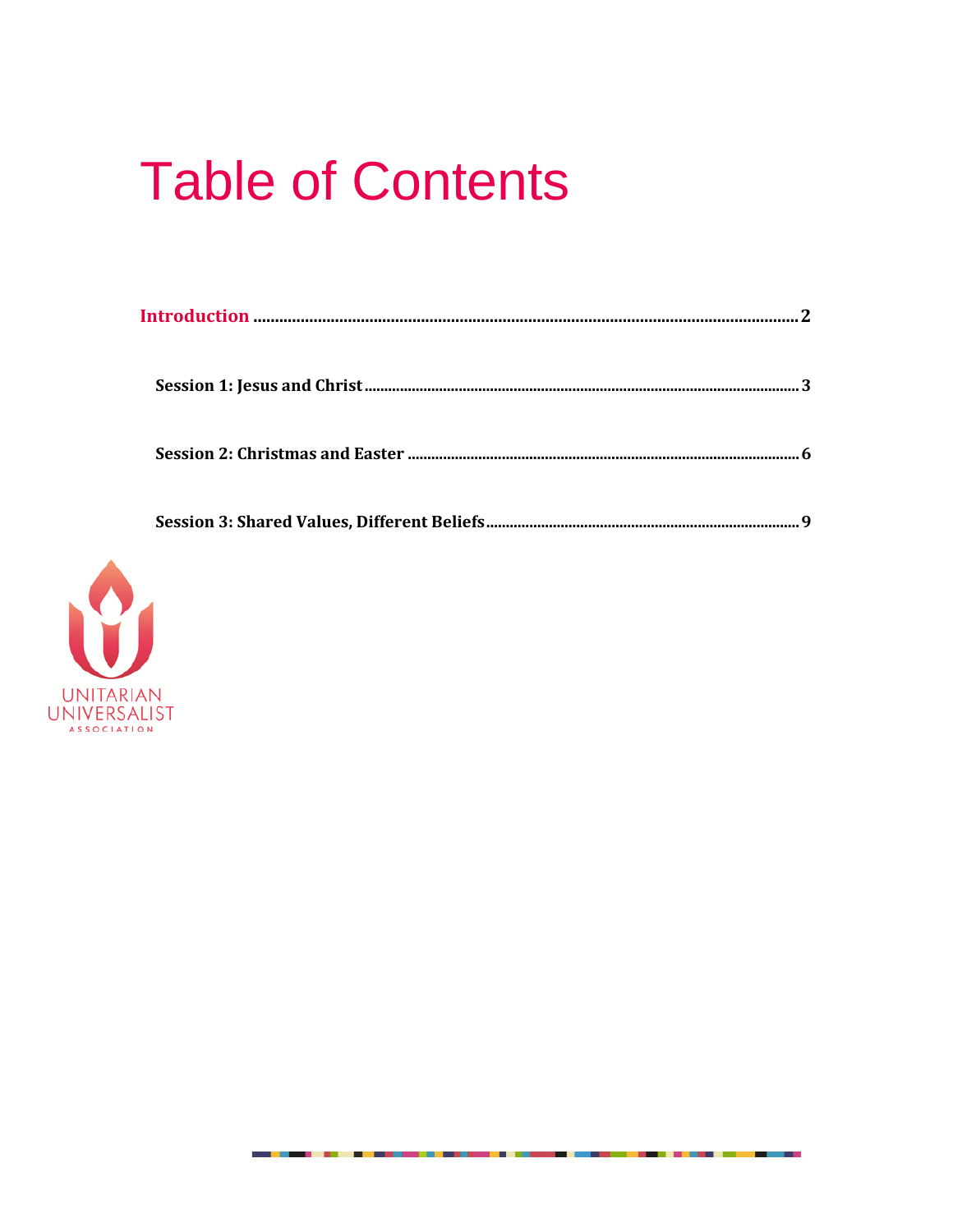# Introduction

In *Christ for Unitarian Universalists* (Skinner House, 2016) author Scotty McLennan explains his Christian Unitarian Universalist faith. He encourages readers to explore ways in which Christianity can be fully compatible with Unitarian Universalist commitments to reason and doubt. He invites engagement and dialogue with both liberal Christians (including UU Christians) and those who hold orthodox or evangelical beliefs.

This discussion guide provides a framework for examining intersections between Unitarian Universalism and Christianity. It prepares participants for conversations about faith, beliefs, and values with Christians with whom they share justice-making work or familial or friendship bonds. Here are some examples of who might use this discussion guide:

- Congregations and individuals doing interfaith work with Christian partners for racial, environmental, or economic justice
- Individuals with extended-family members who are committed Christians
- Families in which parents and significant caregivers hold both mainstream Christian and Unitarian Universalist views
- Theologically questioning young adults
- Congregational staff and lay leaders preparing for Easter worship and programming

Included are three 60-minute sessions which you can adapt to provide family, small group, congregational, cluster, or district programming for adults of all ages and life stages; for campus groups; or for young adult groups.

#### **Goals**

- Provide a framework for responding to *Christ for Unitarian Universalists,* so that participants may share reactions and reflections in a safe and trusting community
- Invite participants to explore how some of the wisdom, beliefs, and traditions of Christianity intersect with Unitarian Universalist faith
- Invite participants to engage with others about how faith—Christian and non-Christian guides their life and work
- Help participants identify what they have learned about Christianity from the book and what they would like to explore further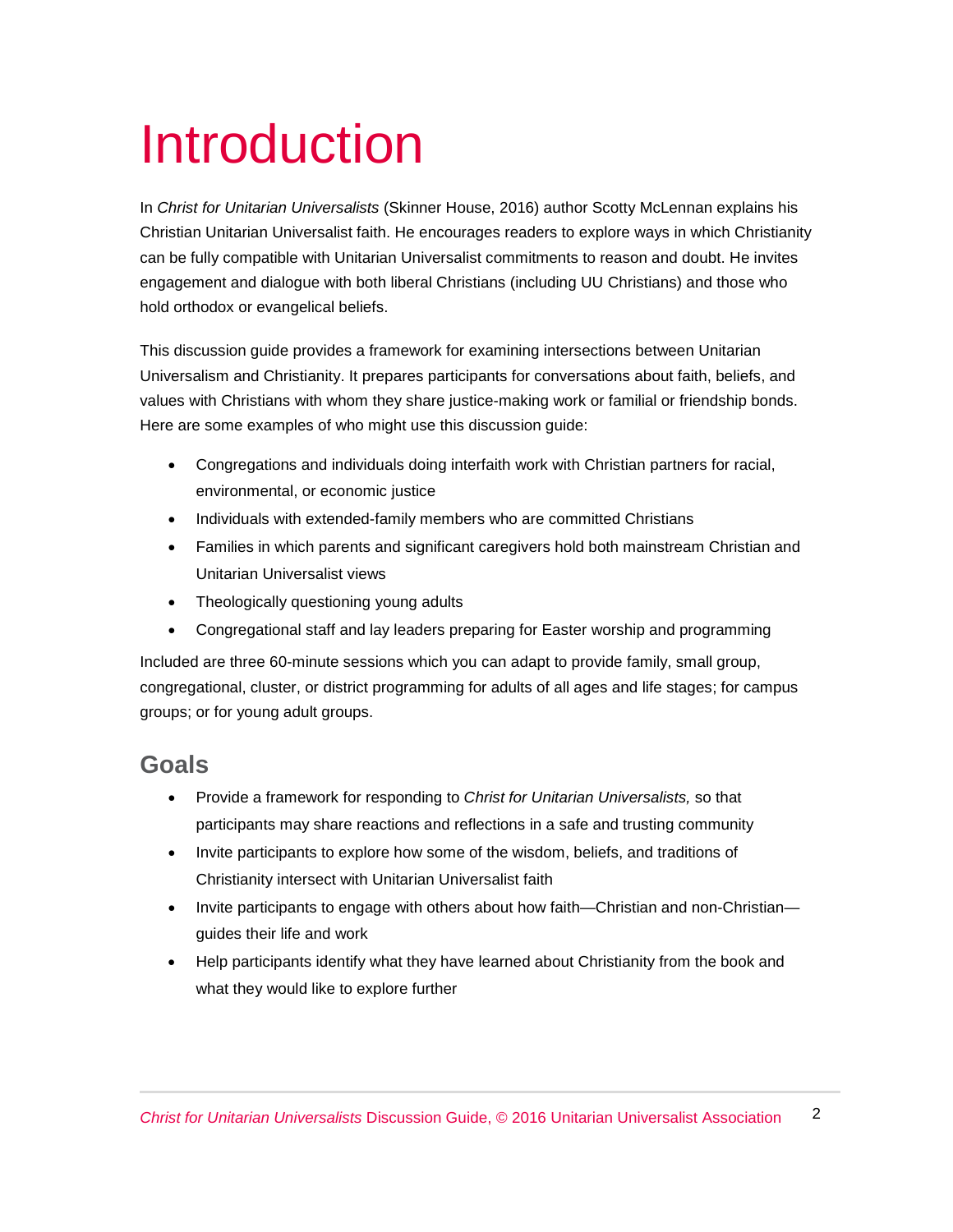# Session 1: Jesus and Christ

#### **Materials**

- Chalice, candle, and lighter or LED battery-operated candle
- Newsprint, markers, and tape
- *Singing the Living Tradition*, the UUA hymnbook, enough copies for participants to share

#### **Preparation**

- Set out the chalice and hymnbooks.
- Write these covenant points on newsprint and post:
	- o We promise to speak from our own experiences and perspectives.
	- o We promise to listen respectfully to the experiences and perspectives of other people.
	- o We promise to pay attention to the group process, making sure that everyone has the opportunity to speak and to listen.
	- o We promise to use this time as an opportunity for ethical, religious, and spiritual discernment.
- Title one sheet of newsprint "Jesus" and a second "Christ," and set aside.

## **Opening and Covenant (10 minutes)**

Welcome participants and invite them to locate the Unitarian Universalist Principles and Sources in the front of the hymnbook. Light the chalice and share the Sources aloud. Then, go around the circle and invite each participant to share their name and something about why they have chosen to be part of this discussion group.

Call attention to the posted covenant points. Propose them as guidelines. Ask if any points need to be clarified, amended, or added. Write the changes on newsprint. When the covenant is complete, invite participants to voice or signal agreement.

## **Sharing: The Story of Jesus Christ (15 minutes)**

Ask, "What is the story about Jesus Christ that you know and where did you learn it?" Allow a couple of minutes for participants to find their story. Then, invite them to respond one at a time without interruption. Tell participants that they may pass if they choose or defer their answer until after others have responded.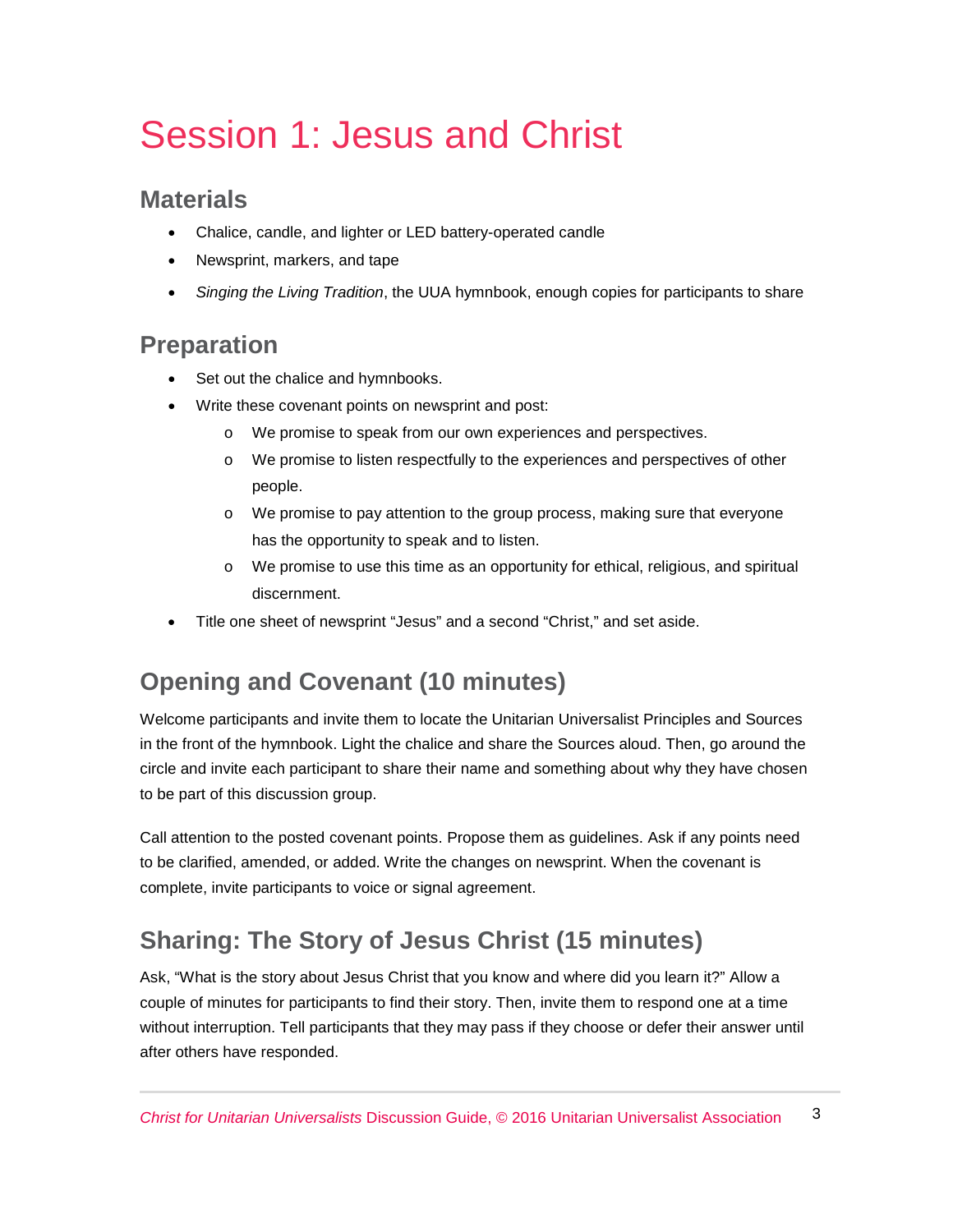### **Activity: Brainstorming Words and Images (20 minutes)**

Post the two sheets of newsprint and invite participants to brainstorm words and images they associate with "Jesus" and with "Christ." Say that while some of the words and images may result from their reading of McLennan's book, others may come from personal experience or encounters. Encourage people to explain a bit about each image or word they propose. When the brainstorm is complete, ask:

- As a Unitarian Universalist, which of these images or terms do you find helpful?
- Are there images or terms that you find challenging?
- Are there images or terms you want to explore more deeply as part of your spiritual iourney?

#### **Discussion: Pre-Easter and Post-Easter (10 minutes)**

Say, "McLennan explains that there is a pre-Easter, historical Jesus whose teachings are familiar to most Unitarian Universalists. There is also a post-Easter Christ who is a mystical, living presence who lives on in the hearts and minds of his followers, and who companions, comforts, and challenges people in their daily lives. This Christ is a central figure for Christians, including Unitarian Universalist Christians." Ask:

- Was the difference between the historical Jesus and the Christ of Christianity new to you?
- Does the idea of pre-Easter and Post-Easter Jesus help you to better understand the faith of Christians (including, possibly, you) in your congregation, your family, or in social justice-focused groups with which you are associated?

# **Closing (5 minutes)**

Say, "Throughout the book, McLennan explains why he is both Unitarian Universalist and Christian, noting that as a UU he is part of a faith that affirms direct experience as well as a free and responsible search for truth and meaning. In the book, the author shares some thoughts from Erik Walker Wikstrom (p.2). We will use this passage as a closing reading."

*He [Wikstrom] has had trouble comprehending the question that many asked him, about how a Unitarian Universalist can be a Christian, since he can't imagine, for himself, any way of being a Christian without being a Unitarian Universalist. That's because he understands our faith as always being exploratory and experimental, encouraging us to question and scrutinize everything and to receive as truth only what we learn for ourselves. He treasures his Unitarian Universalist freedom to draw on many of the*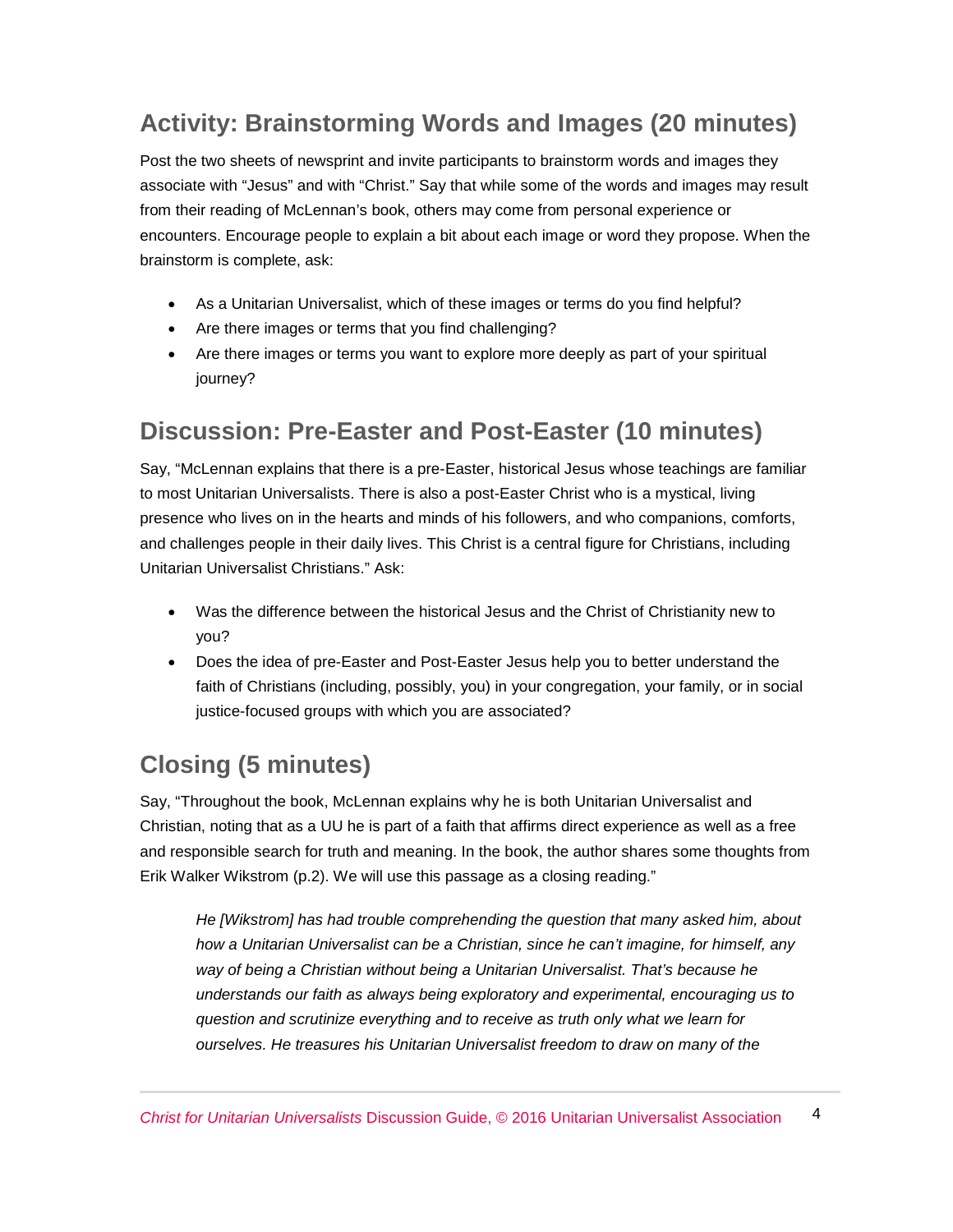*world's traditions in trying to answer the great existential questions. He writes, "Only through this freedom could I have found the doors of the Christian tradition, which had once seemed so tightly closed, to be open and inviting once again."*

Tell participants that next time you will talk about Christmas and Easter. Invite them to reflect on their own stories and thoughts about these observances.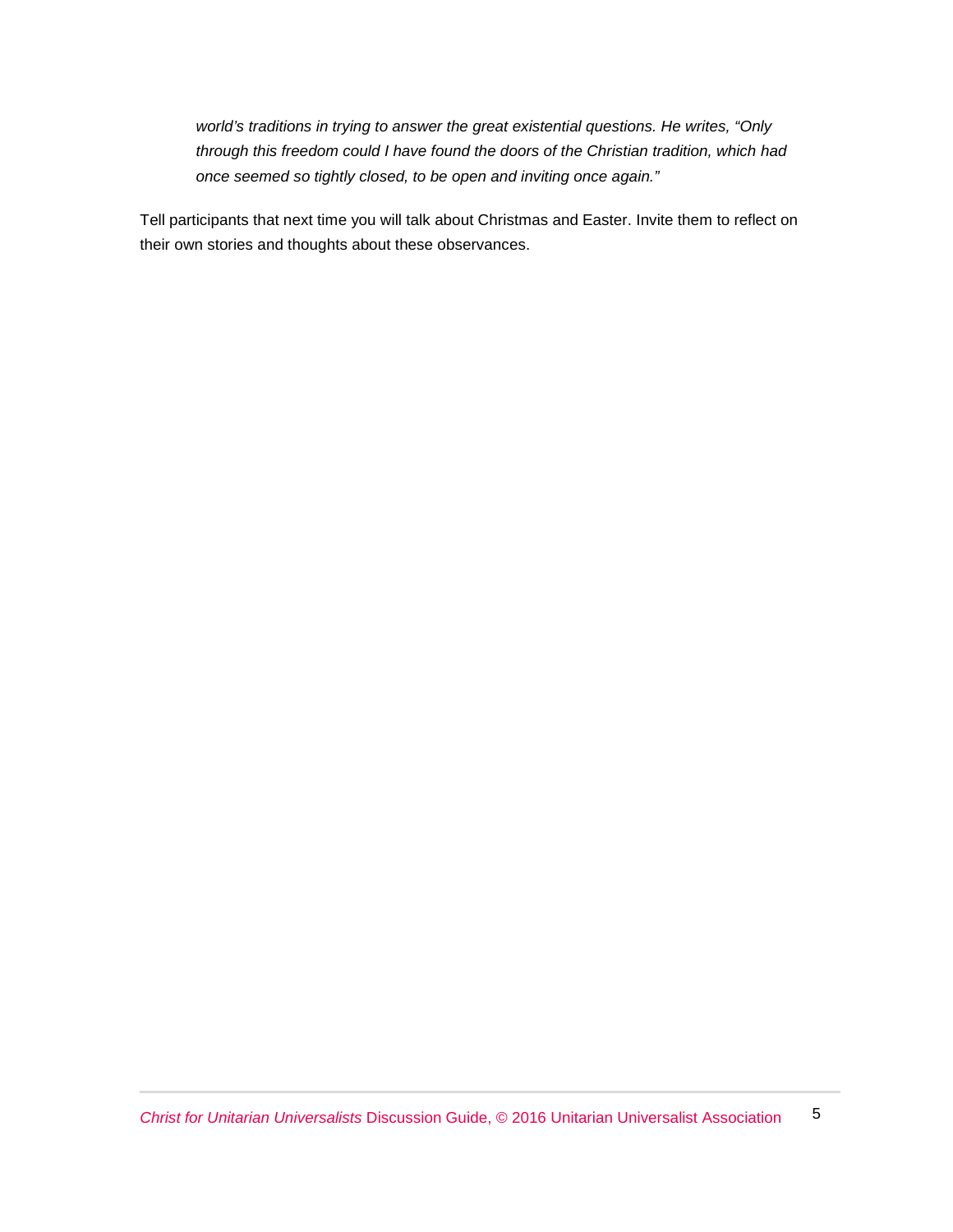# Session 2: Christmas and Easter

#### **Materials**

- Chalice, candle, and lighter or LED battery-operated candle
- Newsprint, markers, and tape
- Covenant from Session 1
- *Singing the Living Tradition*, the UUA hymnbook, enough copies for participants to share
- Optional: Computer with Internet connection and speakers

#### **Preparation**

- Set out the chalice and hymnbooks.
- Post the covenant.
- Optional: Online, locate the [YouTube video](https://www.youtube.com/watch?v=smDFGgjQp3Q) of children singing "Now the Green Blade Riseth" or another recording of the hymn. Set up and test equipment and queue the video clip.
- Optional: Recruit an accompanist or song leader to lead the closing song.

# **Opening (10 minutes)**

Welcome participants and review the covenant from Session 1. Invite them to share anything that they have been mulling after the previous discussion. Tell them that today's conversation will focus on two important Christian observances: Christmas and Easter. Explain that the opening words are a reading from our Unitarian Universalist hymnbook that many congregations share at Christmastime, written by mid-20<sup>th</sup> century religious educator and theologian Sophia Lyon Fahs. Light the chalice and share Reading 626 in *Singing the Living Tradition.* Ask, "What do you think makes this reading so loved by Unitarian Universalists?"

## **Discussion and Sharing: Christmas (20 minutes)**

Say, "McLennan explains that an important aspect of Christmas for many is incarnation, the idea that someone with special spiritual gifts was born as a human being in lowly circumstances. The story of Jesus' birth holds wisdom for many." Ask:

• Do you attend services at a Unitarian Universalist congregation at Christmas? If you do, what message or experience are you hoping to find?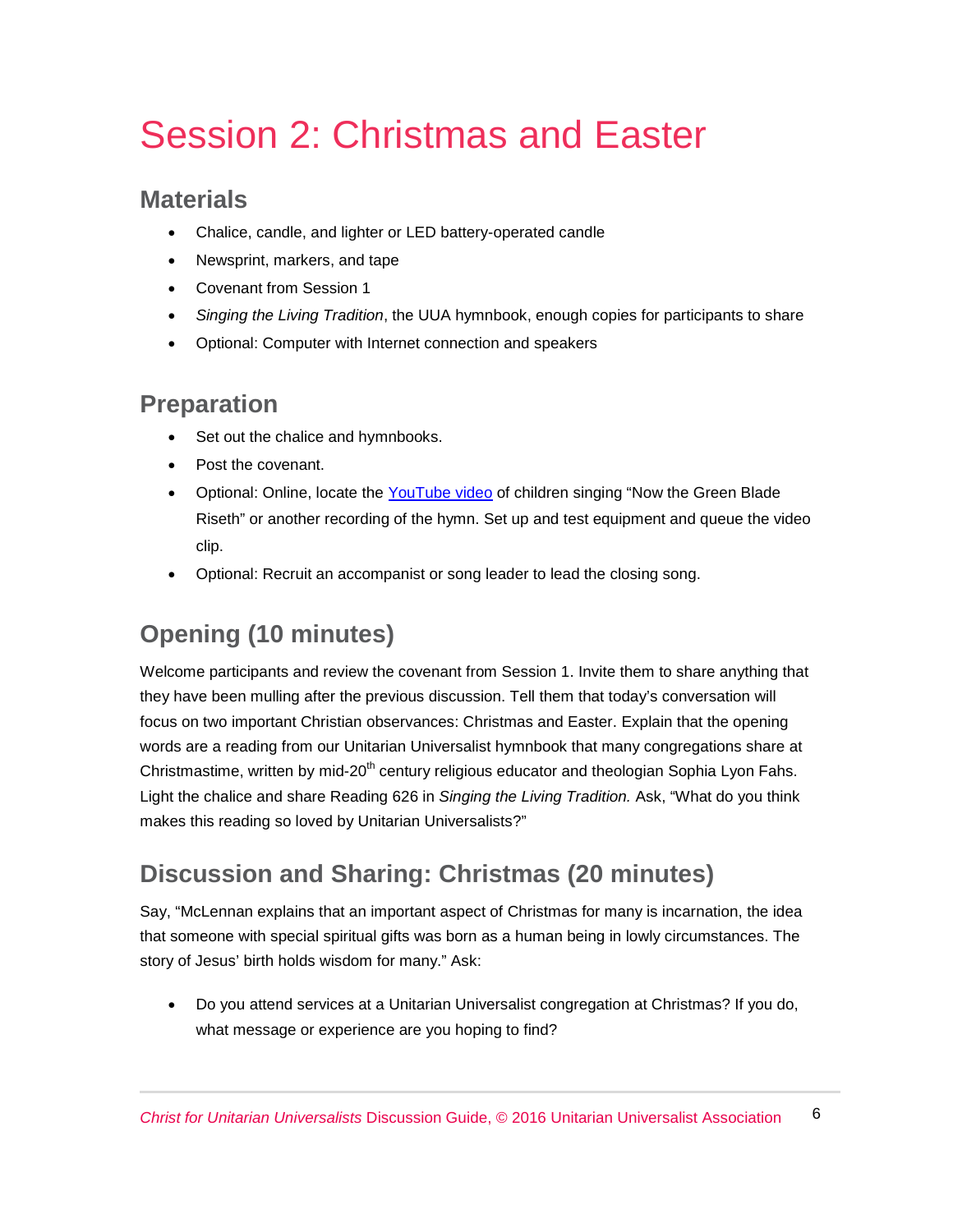- Are there parts of the nativity story that hold particular meaning for you? Or metaphors that are helpful in your own spiritual life?
- Does any spiritual nourishment you receive from Christmas help you to better understand the Christian faith? How so?

As time allows, invite participants to explore the Christmas carols section of *Singing the Living Tradition* (Hymn 227 through Hymn 258). Ask:

- Which carols or hymns are particular favorites? Which touch or move you spiritually or emotionally?
- Can you identify why a particular piece is a favorite?

#### **Discussion and Sharing: Easter (25 minutes)**

Share this quote from the book, p. 91:

*The Christian message is that God is love and Jesus the Christ came into the world to manifest that love even unto death. Easter is the joyful surprise that even when things look as bleak as they possibly can—following the crucifixion that takes place on Good Friday—love has the power to rise again and transform the world.*

Invite participants to recall McLennan's stories of everyday resurrections when love transforms despair to hope. Have they ever witnessed or experienced what could be described as a "resurrection," a return from despair? Allow a minute or two of silence for participants to find their story, and then invite them, one at a time, to share a story without interruption.

Then, lead a conversation using these questions:

- What experiences have you had with the Easter story of Jesus' resurrection?
- How is Easter observed in your Unitarian Universalist congregation? What stories are told and what hymns are sung?
- Have you witnessed the Easter story used as metaphor for transforming either an individual life or a community's life?
- How does the Easter story challenge or affirm you spiritually? Did the book change your feeling or thinking about Easter in any way?
- In what way can your family, your community, or your justice-making group make room both for those for whom resurrection is a central part of faith and those for whom it is not?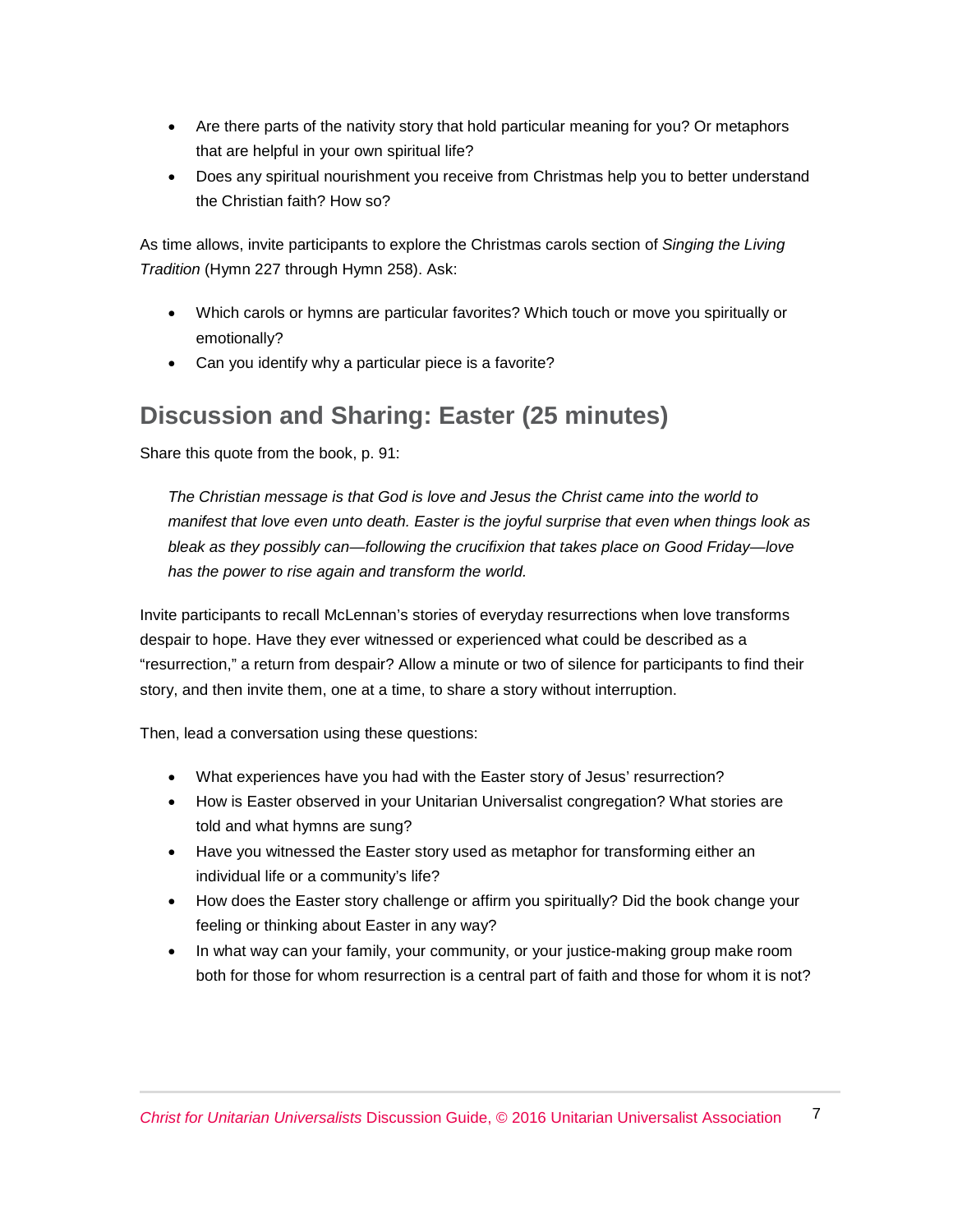# **Closing (5 minutes)**

Invite participants to turn to Hymn 266 in *Singing the Living Tradition.* Share the history of the hymn: The words were written by John C. Crum in 1928 and set to a 15<sup>th</sup> century French carol melody. The hymn appears in many Christian hymnbooks as well as in our own. Invite participants to silently read the words. Then, either lead the group to sing it aloud with you or play the video you have chosen.

Extinguish the chalice. Explain that the next session will invite conversations about faith, values, and commitments between Christians and those who are of a different faith, or no faith.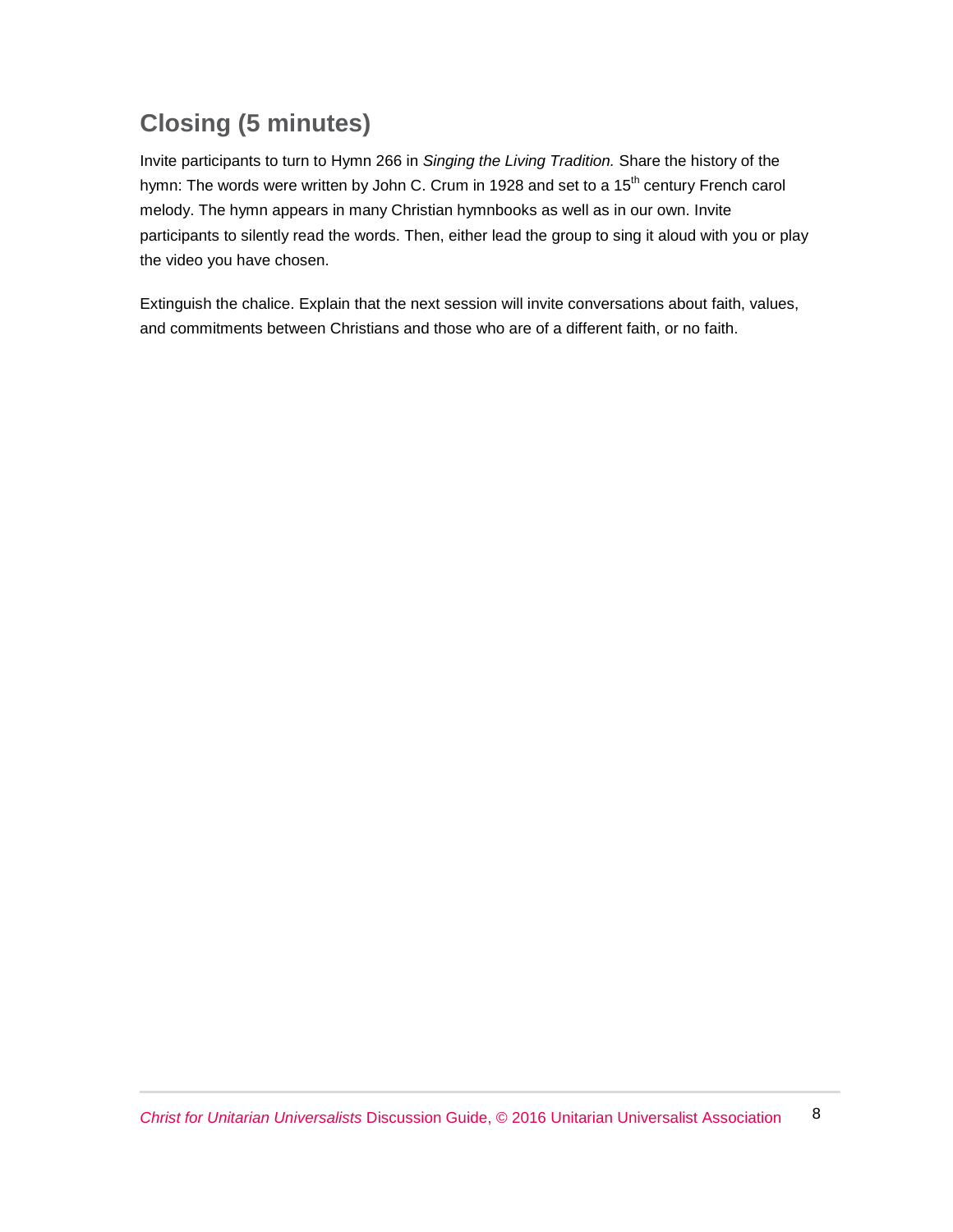# Session 3: Shared Values, Different **Beliefs**

#### **Materials**

- Chalice, candle, and lighter or LED battery-operated candle
- Newsprint, markers, and tape
- Covenant from Session 1
- *Singing the Living Tradition*, the UUA hymnbook, enough copies for participants to share

#### **Preparation**

- Set out the chalice and hymnbooks.
- Post the covenant.
- Write on newsprint, and set aside:
	- o How do spiritual teachings from the Christian tradition, one of our Unitarian Universalist Sources, fit into your own UU faith?
	- o What values do you have in common with those in your life who are Christian?
	- o What more do you want to know about the faith commitments of those people in your life who are Christian? How might you go about asking them?
	- o What changes do you envision happening in your family life or in the life of a justice-making group when Christians and those who are not Christian can talk with one another about both shared values and different beliefs?

## **Opening (10 minutes)**

Welcome participants. Light the chalice and share this biblical text, excerpted from the Beatitudes (Matthew 5: 1-9, New Revised Standard Version):

When Jesus saw the crowds, he went up to the mountain; and after he sat down, his disciples came to him. Then he began to speak, and taught them, saying:

"Blessed are the poor in spirit, for theirs is the kingdom of heaven.

Blessed are those who mourn, for they will be comforted.

Blessed are the meek, for they will inherit the earth.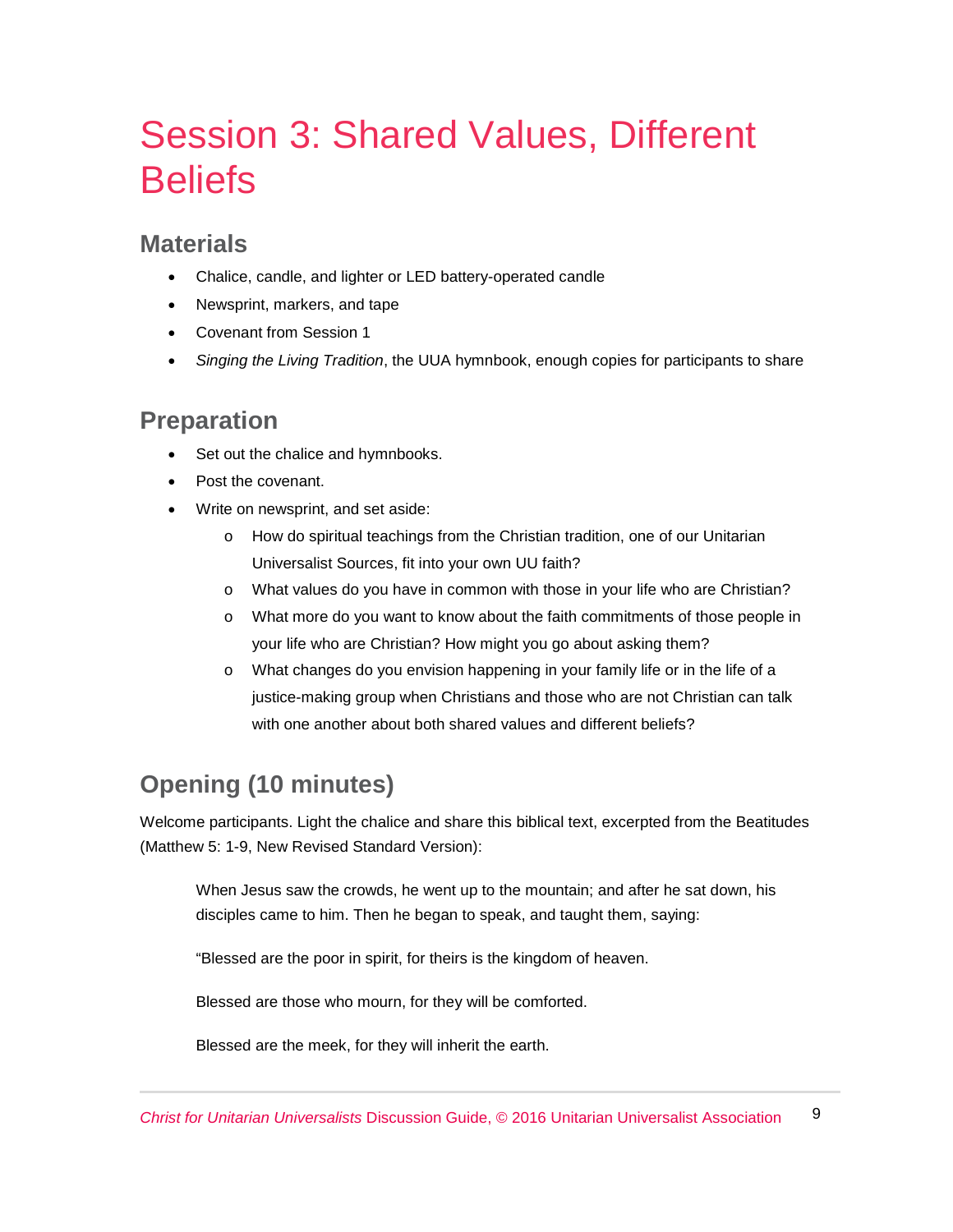Blessed are those who hunger and thirst for righteousness, for they will be filled.

Blessed are the merciful, for they will receive mercy.

Blessed are the pure in heart, for they will see God.

Blessed are the peacemakers, for they will be called children of God."

Ask participants to ponder for a moment which, if any, parts of these Christian teachings offer helpful wisdom for their personal lives or for their work for justice in the world.

#### **Discussion and Sharing: Communion (20 minutes)**

Share this passage from page 7 of the book, where McLennan explains the meaning of the phrase "Body of Christ:"

*The Apostle Paul uses the term "body of Christ" to describe the Christian community as a whole. In his first letter to the Corinthian Christian congregation, Paul writes, "Now you are the body of Christ and individually members of it." Writing to Christians living in Rome, he says, "For as in one body we have many members and not all members have the same function, so we, who are many, are one body in Christ, and individually we are members one of another."*

Say, "He goes on to explain that Communion is a symbolic, ritualized way of reminding themselves and each other that they are bound together as one community."

Lead a conversation using these questions:

- When, if ever, have you observed or taken part in a Christian communion? What did you understand about the ritual's meaning at the time? Did you have an emotional or spiritual response to communion?
- Has the book changed your perception of communion or helped you to understand your own experience?
- How did your thinking about the phrase "body of Christ" shift when you learned/read that Martin Luther King used the phrase "beloved community" to mean roughly the same thing, i.e., that we are all connected to one another?
- What Unitarian Universalist rituals, ceremonies, or traditions affirm the same sense of connection to one to another?
- How does that sense of connection, or oneness, undergird your spiritual practices and/or your justice work?